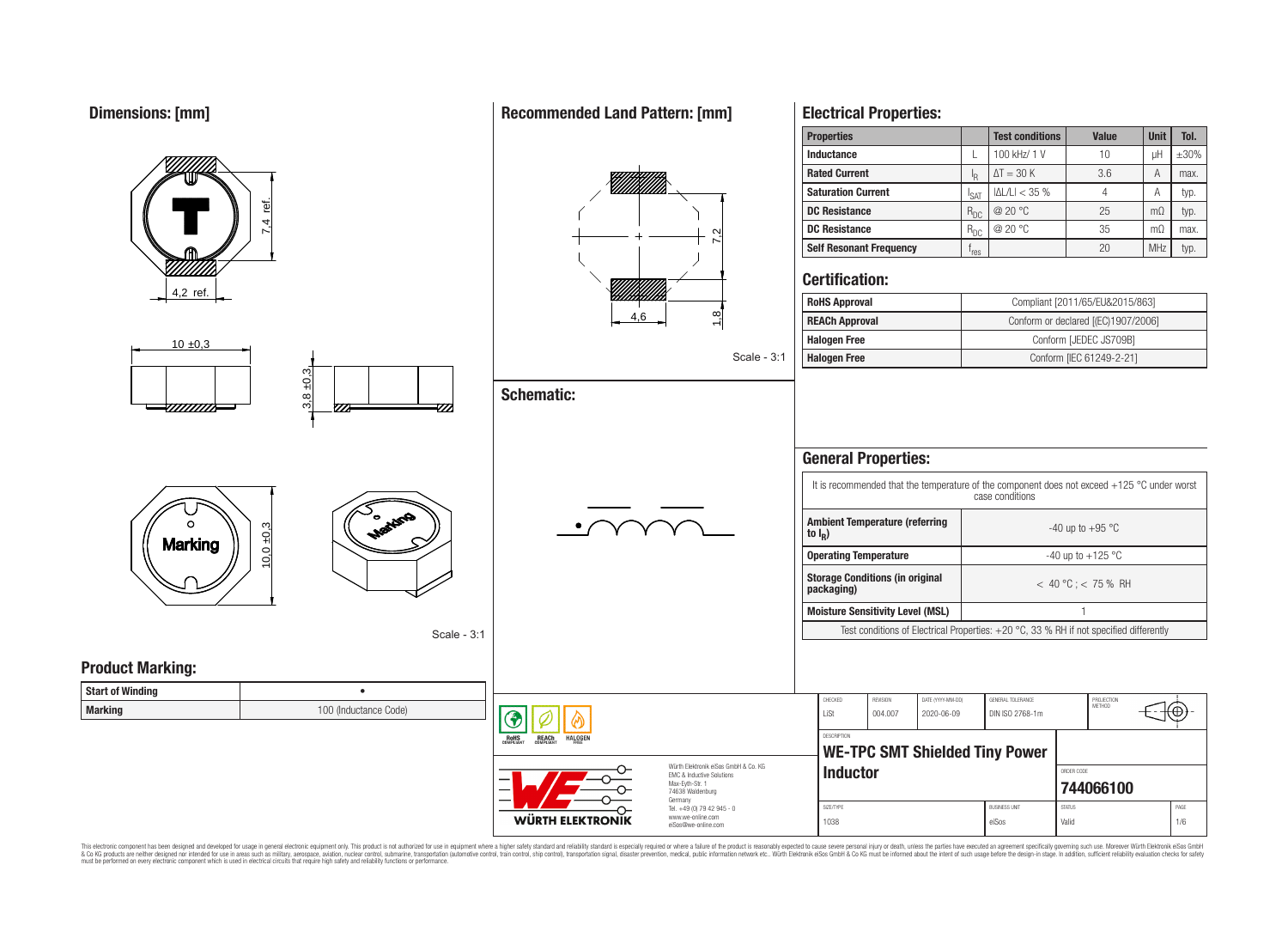

This electronic component has been designed and developed for usage in general electronic equipment only. This product is not authorized for use in equipment where a higher safely standard and reliability standard si espec & Ook product a label and the membed of the seasuch as marked and as which such a membed and the such assume that income in the seasuch and the simulation and the such assume that include to the such a membed and the such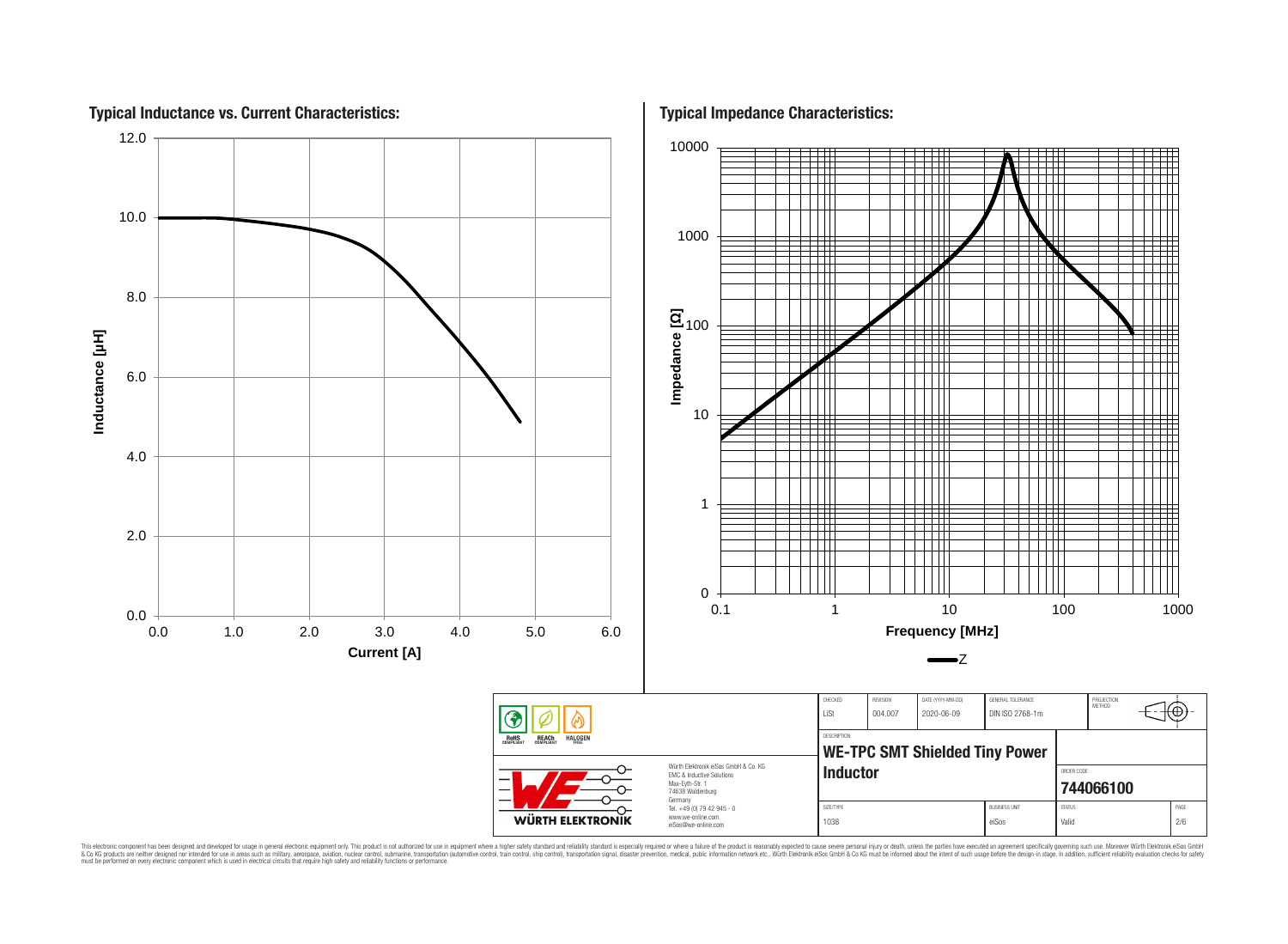## **Packaging Specification - Tape and Reel: [mm]**

**Packaging Specification - Reel: [mm]**



This electronic component has been designed and developed for usage in general electronic equipment only. This product is not authorized for use in equipment where a higher safely standard and reliability standard si espec & Ook product a label and the membed of the seasuch as marked and as which such a membed and the such assume that income in the seasuch and the simulation and the such assume that include to the such a membed and the such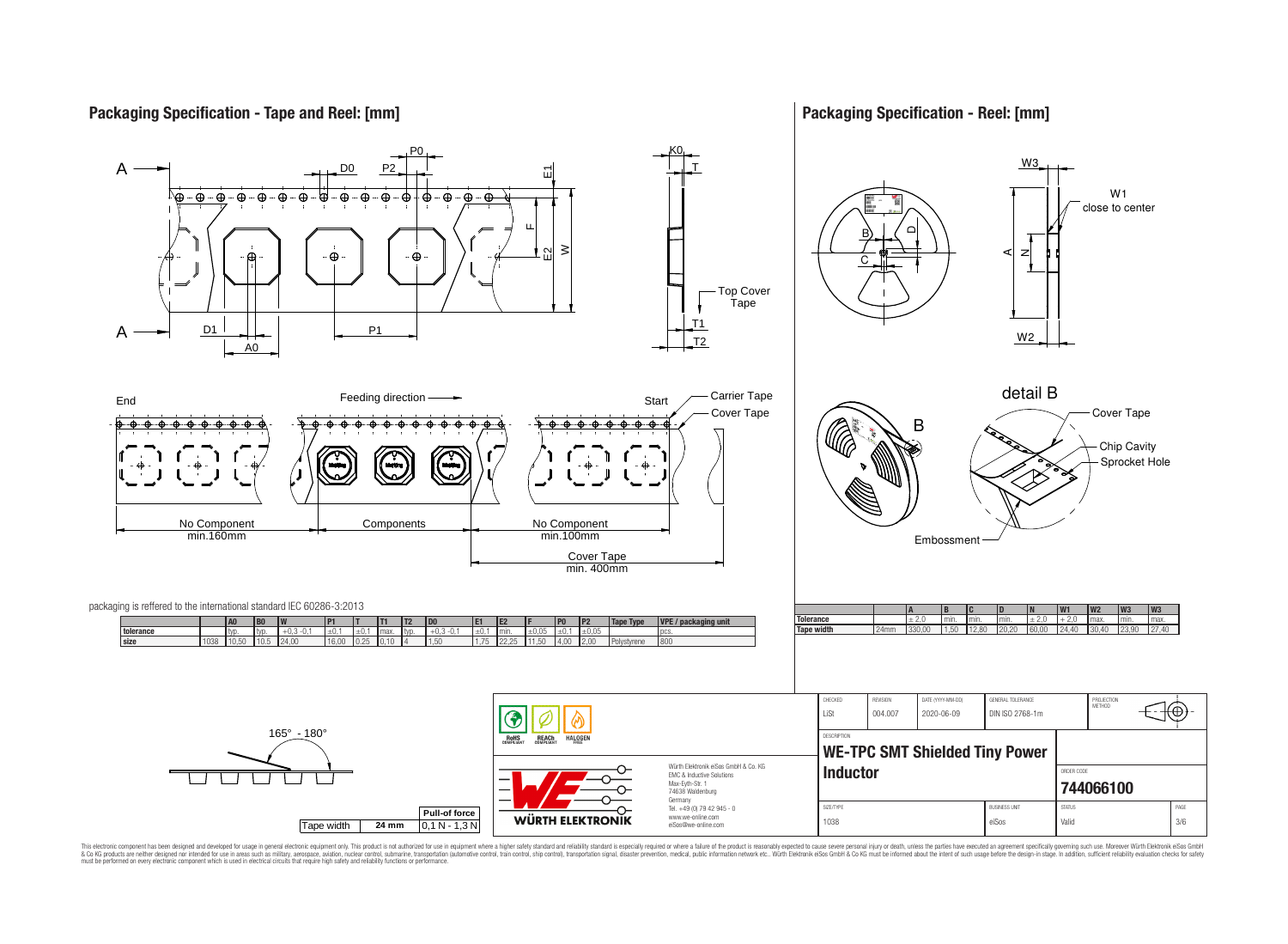# **Classification Reflow Profile for SMT components:**



# **Classification Reflow Soldering Profile:**

| <b>Profile Feature</b>                              |                    | <b>Value</b>                     |
|-----------------------------------------------------|--------------------|----------------------------------|
| <b>Preheat Temperature Min</b>                      | 's min             | 150 °C                           |
| <b>Preheat Temperature Max</b>                      | <sup>I</sup> s max | 200 °C                           |
| Preheat Time $t_s$ from $T_{s,min}$ to $T_{s,max}$  | $t_{s}$            | $60 - 120$ seconds               |
| Ramp-up Rate $(T_1$ to $T_p$ )                      |                    | 3 °C/ second max.                |
| <b>Liquidous Temperature</b>                        | Ъ.                 | 217 °C                           |
| Time t <sub>1</sub> maintained above T <sub>1</sub> | Ţ.                 | 60 - 150 seconds                 |
| Peak package body temperature                       | $T_{p}$            | $T_n \leq T_c$ , see Table below |
| Time within 5°C of actual peak<br>temperature       | $t_{p}$            | $20 - 30$ seconds                |
| Ramp-down Rate $(T_P$ to $T_I$ )                    |                    | $6^{\circ}$ C/ second max.       |
| Time 25°C to peak temperature                       |                    | 8 minutes max.                   |

refer to IPC/ JEDEC J-STD-020E

# **Package Classification Reflow Temperature (T<sup>c</sup> ):**

| <b>Properties</b>                                                    | Volume mm <sup>3</sup><br>< 350 | Volume mm <sup>3</sup><br>350-2000 | Volume mm <sup>3</sup><br>>2000 |  |  |
|----------------------------------------------------------------------|---------------------------------|------------------------------------|---------------------------------|--|--|
| <b>PB-Free Assembly   Package Thickness  </b><br>$< 1.6$ mm          | 260 °C                          | 260 °C                             | 260 °C                          |  |  |
| <b>PB-Free Assembly   Package Thickness  </b><br>$1.6$ mm $- 2.5$ mm | 260 °C                          | 250 °C                             | 245 °C                          |  |  |
| <b>PB-Free Assembly   Package Thickness  </b><br>$\geq$ 2.5 mm       | 250 °C                          | 245 °C                             | 245 °C                          |  |  |

refer to IPC/ JEDEC J-STD-020E

| <b>REACH</b><br>COMPLIANT<br><b>HALOGEN</b><br><b>ROHS</b><br>COMPLIANT<br>FRFF<br>Würth Flektronik eiSos GmbH & Co. KG<br><b>EMC &amp; Inductive Solutions</b><br>-<br>Max-Evth-Str. 1<br>—<br>74638 Waldenburg |                                                                                   | CHECKED<br>LiSt    | REVISION<br>DATE (YYYY-MM-DD)<br>004.007<br>2020-06-09 |  | GENERAL TOLERANCE<br>DIN ISO 2768-1m |                        | PROJECTION<br>METHOD |                         | ιτΨ         |
|------------------------------------------------------------------------------------------------------------------------------------------------------------------------------------------------------------------|-----------------------------------------------------------------------------------|--------------------|--------------------------------------------------------|--|--------------------------------------|------------------------|----------------------|-------------------------|-------------|
|                                                                                                                                                                                                                  |                                                                                   | <b>DESCRIPTION</b> | <b>WE-TPC SMT Shielded Tiny Power</b>                  |  |                                      |                        |                      |                         |             |
|                                                                                                                                                                                                                  |                                                                                   |                    | <b>Inductor</b>                                        |  |                                      |                        |                      | ORDER CODE<br>744066100 |             |
| WÜRTH ELEKTRONIK                                                                                                                                                                                                 | Germany<br>Tel. +49 (0) 79 42 945 - 0<br>www.we-online.com<br>eiSos@we-online.com | SIZE/TYPE<br>1038  |                                                        |  | <b>BUSINESS UNIT</b><br>eiSos        | <b>STATUS</b><br>Valid |                      |                         | PAGE<br>4/6 |

This electronic component has been designed and developed for usage in general electronic equipment only. This product is not authorized for subserved requipment where a higher selection equipment where a higher selection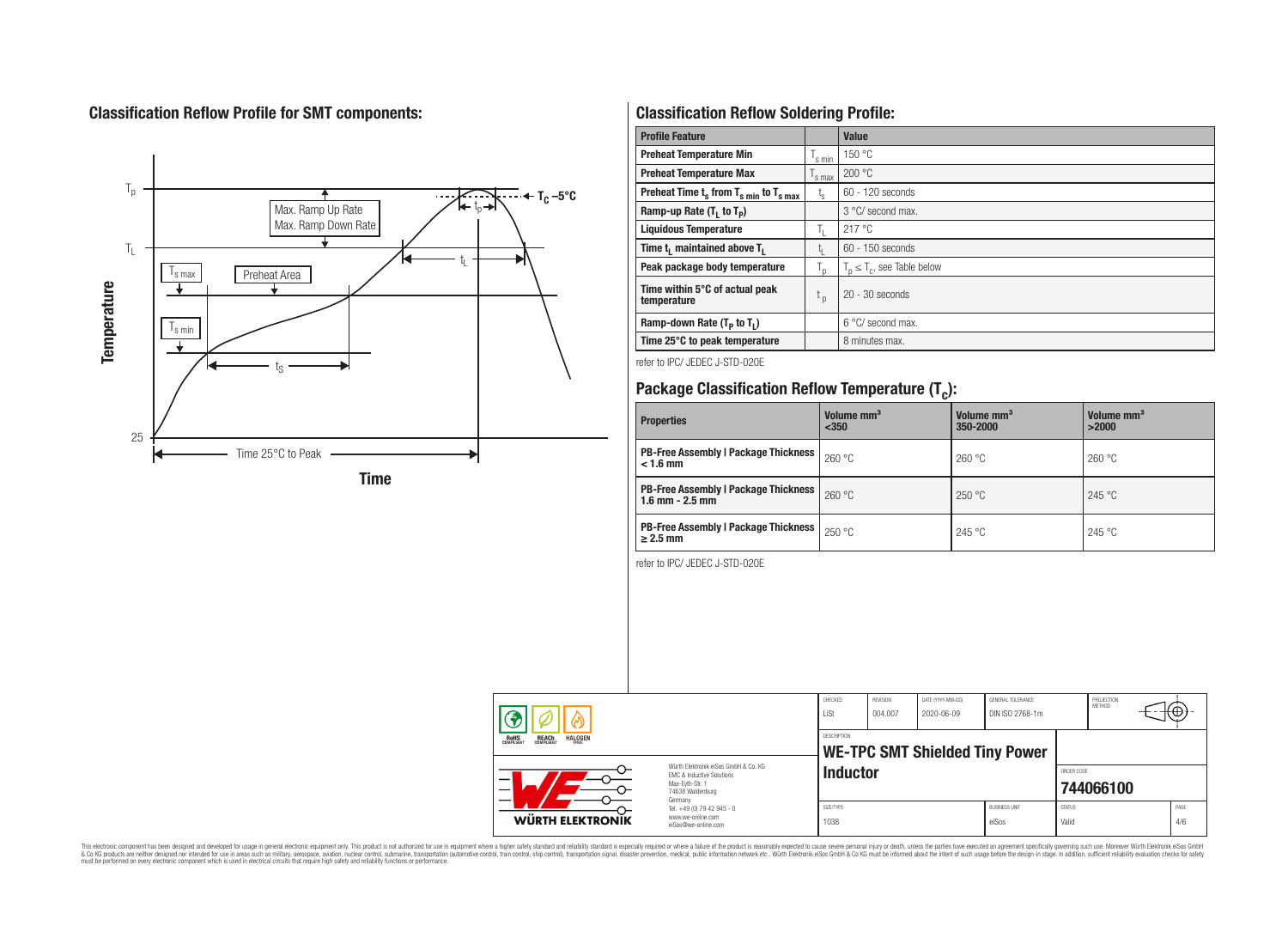# **Cautions and Warnings:**

## **The following conditions apply to all goods within the product series of WE-TPC ofWürth Elektronik eiSos GmbH & Co. KG:**

#### **General:**

- This electronic component is designed and manufactured for use in general electronic equipment.
- Würth Elektronik must be asked for written approval (following the PPAP procedure) before incorporating the components into any equipment in fields such as military, aerospace, aviation, nuclear control, submarine, transportation (automotive control, train control, ship control), transportation signal, disaster prevention, medical, public information network etc. where higher safety and reliability are especially required and/or if there is the possibility of direct damage or human injury.
- Electronic components that will be used in safety-critical or high-reliability applications, should be pre-evaluated by the customer.
- The component is designed and manufactured to be used within the datasheet specified values. If the usage and operation conditions specified in the datasheet are not met, the wire insulation may be damaged or dissolved.
- Do not drop or impact the components, the component may be damaged.
- Würth Elektronik products are qualified according to international standards, which are listed in each product reliability report. Würth Elektronik does not warrant any customer qualified product characteristics beyond Würth Elektroniks' specifications, for its validity and sustainability over time.
- The responsibility for the applicability of the customer specific products and use in a particular customer design is always within the authority of the customer. All technical specifications for standard products also apply to customer specific products.

## **Product specific:**

## **Soldering**

- The solder profile must comply with the technical product specifications. All other profiles will void the warranty.
- All other soldering methods are at the customers' own risk.
- Strong forces which may affect the coplanarity of the components' electrical connection with the PCB (i.e. pins), can damage the part, resulting in avoid of the warranty.

## **Cleaning and Washing:**

- Washing agents used during the production to clean the customer application might damage or change the characteristics of the wire insulation, marking or plating. Washing agents may have a negative effect on the long-term functionality of the product.
- Using a brush during the cleaning process may break the wire due to its small diameter. Therefore, we do not recommend using a brush during the PCB cleaning process.

#### **Potting**

• If the product is potted in the customer application, the potting material might shrink or expand during and after hardening. Shrinking could lead to an incomplete seal, allowing contaminants into the core. Expansion could damage the component. We recommend a manual inspection after potting to avoid these effects.

#### **Storage Conditions:**

- A storage of Würth Elektronik products for longer than 12 months is not recommended. Within other effects, the terminals may suffer degradation, resulting in bad solderability. Therefore, all products shall be used within the period of 12 months based on the day of shipment.
- Do not expose the components to direct sunlight.
- The storage conditions in the original packaging are defined according to DIN EN 61760-2.
- The storage conditions stated in the original packaging apply to the storage time and not to the transportation time of the components.

#### **Handling**

- Violation of the technical product specifications such as exceeding the nominal rated current will void the warranty.
- Applying currents with audio-frequency signals may result in audible noise due to the magnetostrictive material properties.

These cautions and warnings comply with the state of the scientific and technical knowledge and are believed to be accurate and reliable. However, no responsibility is assumed for inaccuracies or incompleteness.

|                                                                         |                                                                                                                     | CHECKED<br>LiSt                                      | REVISION<br>004.007 | DATE (YYYY-MM-DD)<br>2020-06-09 | GENERAL TOLERANCE<br>DIN ISO 2768-1m |                        | PROJECTION<br>METHOD    |  | ťΦ          |
|-------------------------------------------------------------------------|---------------------------------------------------------------------------------------------------------------------|------------------------------------------------------|---------------------|---------------------------------|--------------------------------------|------------------------|-------------------------|--|-------------|
| <b>HALOGEN</b><br><b>ROHS</b><br>COMPLIANT<br><b>REACH</b><br>COMPLIANT |                                                                                                                     | DESCRIPTION<br><b>WE-TPC SMT Shielded Tiny Power</b> |                     |                                 |                                      |                        |                         |  |             |
|                                                                         | Würth Elektronik eiSos GmbH & Co. KG<br>EMC & Inductive Solutions<br>Max-Eyth-Str. 1<br>74638 Waldenburg<br>Germany | <b>Inductor</b>                                      |                     |                                 |                                      |                        | ORDER CODE<br>744066100 |  |             |
| WÜRTH ELEKTRONIK                                                        | Tel. +49 (0) 79 42 945 - 0<br>www.we-online.com<br>eiSos@we-online.com                                              | SIZE/TYPE<br>1038                                    |                     |                                 | <b>BUSINESS UNIT</b><br>eiSos        | <b>STATUS</b><br>Valid |                         |  | PAGE<br>5/6 |

This electronic component has been designed and developed for usage in general electronic equipment only. This product is not authorized for use in equipment where a higher safety standard and reliability standard si espec & Ook product a label and the membed of the seasuch as marked and as which such a membed and the such assume that income in the seasuch and the simulation and the such assume that include to the such a membed and the such